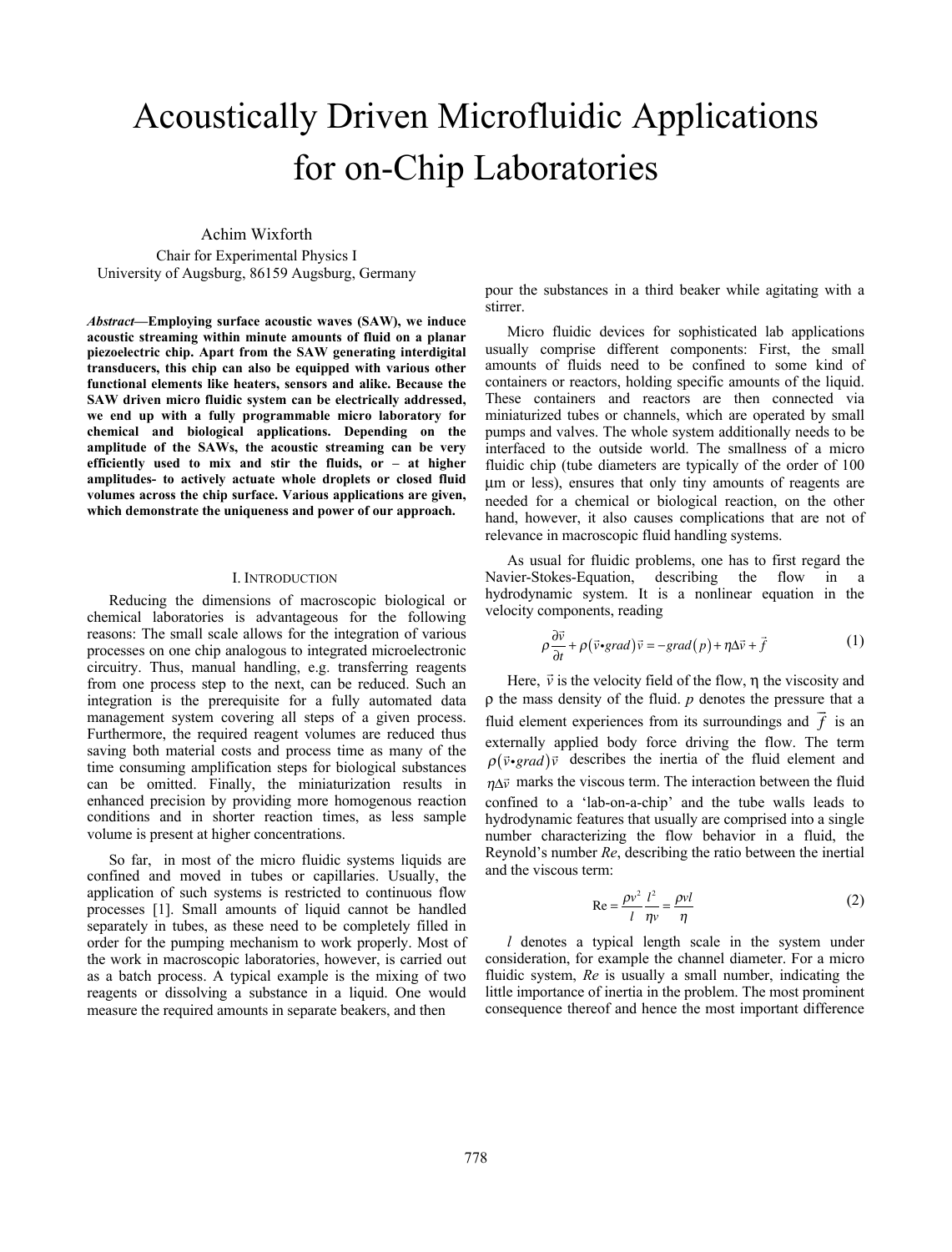to a macroscopic fluid volume is probably the lack of turbulent flows in a micro fluidic system. The transition between turbulent and laminar flow is usually occurring at a threshold Reynold's number  $Re \approx 2000$ . Given  $l \approx 10$  µm, v  $\approx$ 100 μm/sec, and the material parameters of water ( $\rho = 10^3$  kg / m<sup>3</sup>,  $\eta$ =10<sup>-3</sup> kg / (msec)), we end up at  $Re \approx 0.001$ . For a labon-a-chip application, this smallness usually causes severe problems. For instance, mixing of two fluids or stirring a liquid to enhance homogeneity or to speed up a chemical reaction, is a very difficult task for a purely laminar flow system. Also, pumping of a low Reynold's fluid is difficult, as the interaction of the fluid with the vessel walls mimics a high viscosity. We will show, that many of these obstacles can be overcome by employing our acoustic methods.

# II. SURFACE ACOUSTIC WAVE INDUCED STREAMING

Flow in a micro fluidic system can be achieved by the interaction of the fluid and surface acoustic waves (SAW), propagating at the surface of a solid chip. The driving force behind this interaction and the resulting acoustically driven flow is an effect called 'acoustic streaming'. It is a consequence of the pressure dependence of the mass density ρ of a fluid, leading to a non-vanishing time average of the acoustically induced pressure. Although acoustic streaming is a well-known effect for a long time [2] in macroscopic, classical systems, little attention has been paid on it, so far, in terms of miniaturization.

Here, we report on SAW streaming in a fluid residing directly on top of a planar chip. SAW have been first described in combination with earthquakes [3]. Meanwhile, reduced to the significantly smaller nano scale, they found their way into much friendlier fields: SAW devices are widely used for RF signal processing and filter applications and became a huge industry in mobile communication. Also, SAW are a vital part in basic research on the nanoscale. Here, the optical and electronic properties of semiconductor nano systems have been intensively investigated over the last two decades [4]. SAW are especially convenient to excite on piezo electric substrates. A well defined wavelength and frequency can be excited if a specially formed pair of electrodes is deposited on top of the substrate. Such electrodes are usually referred to as interdigitated transducers (IDT). A high frequency signal applied to such an IDT is then converted into a periodic crystal deformation. If fed with the right frequency

$$
f = \frac{v_{SAW}}{\lambda} \,,\tag{3}
$$

a SAW is launched. Here, *vSAW* denotes the sound velocity of the respective substrate, and the wavelength  $\lambda$  is given by the lithographically defined periodicity of the IDT. Typical wavelengths of technically exploited SAW range from about  $λ=30μm$  at  $f ≈ 100$  MHz. If a second IDT was placed downstream the substrate surface, a so-called delay-line would be formed. Both transducers, their design, and the substrate properties thus act as a high frequency filter with a predetermined frequency response.

They are lightweight, relatively simple and low cost, and can be produced very reproducible, which explains their massive use in high frequency signal processing like mobile telephony.

Most of the energy propagating in a SAW (usually more than 95%) is of mechanical nature. Viscous materials like liquids absorb a lot of this mechanical energy at the surface of the chip. The interaction between a SAW and a liquid on top of the substrate surface induces internal streaming, and, as we will point out below, at large SAW amplitudes this can even lead to a movement of the liquid as a whole [5]. In Fig. 1, we depict the basic interaction between a SAW and a fluid on top of the SAW carrying substrate:



Figure 1. Sketch of the acoustic streaming acting on a small droplet on the surface of a piezoelectric substrate. The acoustic energy is radiated into the fluid under an angle  $\Theta_R$ , leading to internal streaming in the small fluid volume.

The SAW is approaching from the left and entering the fluid covered region (represented by a droplet in this case) of the chip. There, it becomes attenuated by a viscous damping mechanism, which leads to the excitation of a sound wave in the fluid itself. Phase conservation requires that this sound wave is entering the fluid under an angle  $\Theta_{\text{R}}$ , very much like for a diffracted beam in optics. SAW streaming then leads to an internal streaming pattern within the droplet, the exact shape of which is determined by  $\Theta_R$  and the geometry of the fluid volume.

#### III. SURFACE ACOUSTIC WAVE MIXING

The internal streaming as shown in Fig. 1 can be very efficiently used for mixing smallest amounts of fluid. In Fig. 2, we show a series of two snapshots, about half a second apart, taken for a 50 nl droplet. Here, some fluorescent dye had been deposited at the chip surface just before the water droplet was placed on top.



Figure 2. SAW induced internal streaming in a small water droplet (side view, approx. 50 nl). A powdered fluorescent dye on the surface of the chip is dissolved by SAW agitation, and rapidly fills the whole droplet volume.

Not only is the dye dissolved by the internal streaming, it is also distributed across the whole volume of the droplet. It should be noted at this point, that the SAW induced streaming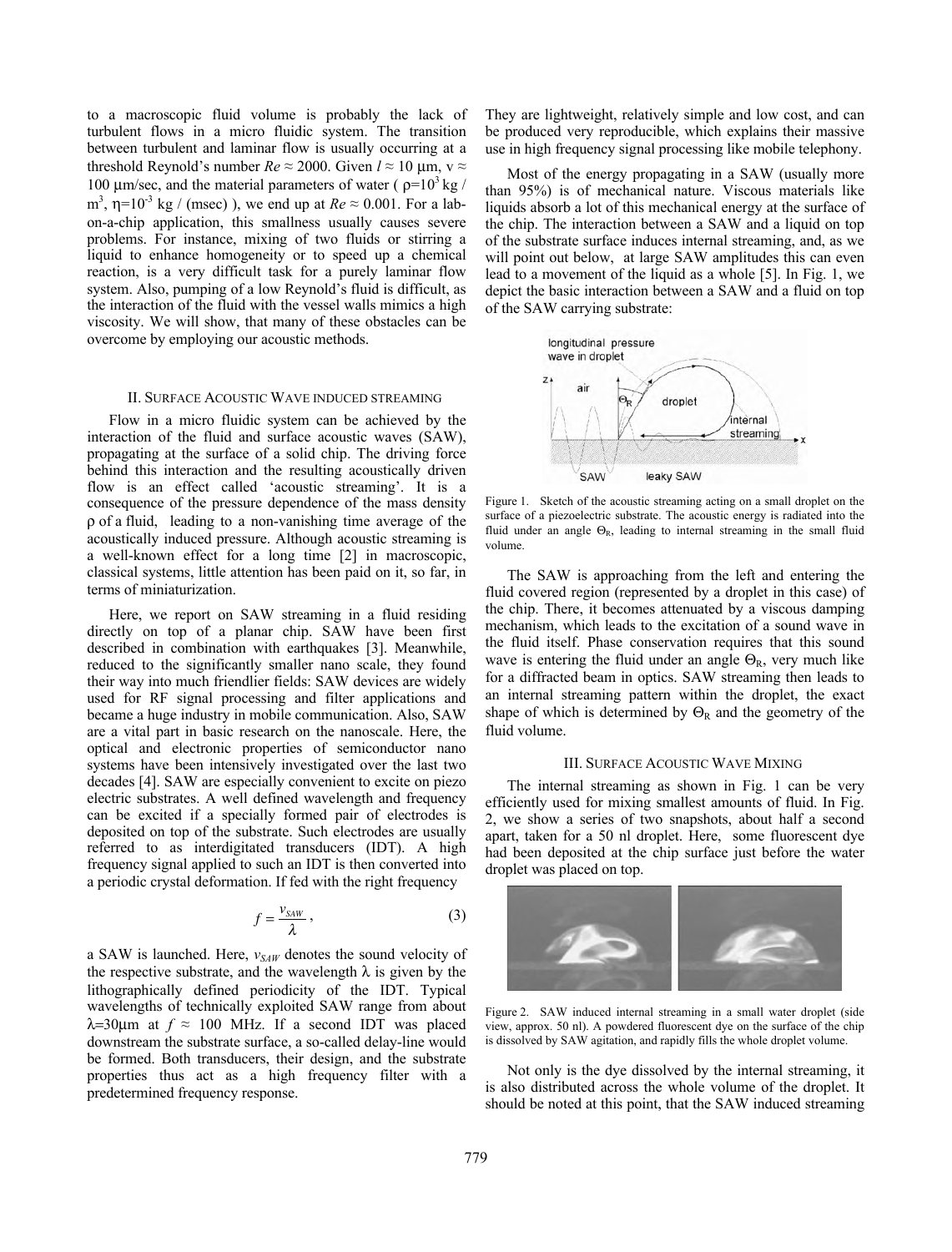still is laminar, as the Reynold's number is so small. The complex flow pattern, however, strongly supports complex material folding lines which in turn facilitate a quick mixing [5]. Moreover, by switching the SAW frequencies and or directions during the mixing, different material folding lines are generated which then in turn further improve mixing [6]. This can be seen in Fig. 3, where we plot the SAW induced mixing behavior in a small volume of fluid, where fluorescent latex beads had been added as tracer particles. Two different SAW are entering the fluid volume from the top and the right side, and both SAWs are modulated in terms of their amplitude at two different frequencies  $v$  and  $v_0$ . The amplitudes and acoustic frequencies in that case are equal. For a certain ratio between the modulation frequencies (depending on the volume and geometry of the mixed sample), perfect mixing is achieved in very short times. This is due to the fact that for this parameter set (for details see [6]) the condition for quasi chaotic advection is met. The lower panel exhibits the results of a numerical model description of the problem for the same set of parameters.



Figure 3. Experimental (upper panel) and theoretical investigation of SAW driven mixing in a small fluid volume. Two SAWs enter the fluid volume from top and right, both at the same acoustic frequency and intensity. Their amplitudes, however, are modulated at two different frequencies  $v$  and  $v_0$ which can be analytically calculated for a given geometry of the system [6].

A typical and very important application for such SAW driven mixing is the use of SAW in so called microarrays. Microarray hybridization experiments are mostly based on quite small sample volumes being confined between the microarray itself and a cover slip or lifter slip on top of the narrow fluid layer. Under such conditions, the system is governed by the rules of micro fluidics, i.e. by the regime of small Reynold's numbers. Here, diffusion is the only source for moving sample molecules towards their target spots. However, for a typical macro molecule as it is used in microarray hybridization experiments, the diffusion constant is very small. Hence, driven by diffusion only, travelling over typical distances on a microarray may take them a very long time. Additionally, the slow time constants associated with the diffusion limit lead to pronounced depletion effects which strongly influence the dynamics of an hybridization assay. In this report, we describe a novel technique to overcome the diffusion limit in microarray hybridization experiments. Surface acoustic waves on a piezoelectric substrate are coupled into the sample fluid on a microarray where they act as a very efficient agitation source. We demonstrate that this way the diffusion limit can be overcome, leading to a remarkable increase in signal intensity and homogeneity in fluorescence labelled microarray assays.

Here, SAW driven mixing proved a very powerful tool to significantly enhance the hybridization process and to also be extremely beneficial to the homogeneity and overall sensitivity of the microarray readout.

For microarray production, large sets of genes are arrayed on small surface areas using high throughput robotic platforms. In most cases, the substrates for DNA microarrays are conventional microscope slides with dimensions of about 75 mm by 25 mm. Up to several thousand spots of oligonucleotides or cDNA probes with known identity cover the slide in a checkerboard pattern. In gene expression profiling assays, the ratio of binding of complementary nucleic acids from test and control samples is determined. This allows a parallel, semi quantitative analysis of transcription levels in a single experiment. In a standard microarray experiment the sample solution is sandwiched between the DNA microarray and a cover slip, forming a capillary gap of about 20...100 µm in thickness and several centimeters in width. Especially in case of low concentrated cDNA molecules representing the low expressed genes, the immediate vicinity of the corresponding probe spot will be quickly depleted. Without active agitation, diffusion is the only mechanism for the DNA strands to be transported to their complementary spots. However, on the scale of several centimeters, diffusion is a notoriously slow process for molecules that are the size of the DNA strands discussed here. It has been estimated that it would require weeks for the hybridization reaction to reach equilibrium [7].

| the contract of the contract of the contract of the contract of the contract of the contract of the contract of<br><b>Administration of the American Committee of the American Committee Committee Committee Committee Committee Committee</b><br><b>. </b><br><b>SALE SPEED SALES SPEED SALES</b> |  |  |  |  |  |  |  |  |  |  |  |  |
|----------------------------------------------------------------------------------------------------------------------------------------------------------------------------------------------------------------------------------------------------------------------------------------------------|--|--|--|--|--|--|--|--|--|--|--|--|
| the court of the con-                                                                                                                                                                                                                                                                              |  |  |  |  |  |  |  |  |  |  |  |  |
|                                                                                                                                                                                                                                                                                                    |  |  |  |  |  |  |  |  |  |  |  |  |
|                                                                                                                                                                                                                                                                                                    |  |  |  |  |  |  |  |  |  |  |  |  |
|                                                                                                                                                                                                                                                                                                    |  |  |  |  |  |  |  |  |  |  |  |  |
|                                                                                                                                                                                                                                                                                                    |  |  |  |  |  |  |  |  |  |  |  |  |
|                                                                                                                                                                                                                                                                                                    |  |  |  |  |  |  |  |  |  |  |  |  |
|                                                                                                                                                                                                                                                                                                    |  |  |  |  |  |  |  |  |  |  |  |  |
|                                                                                                                                                                                                                                                                                                    |  |  |  |  |  |  |  |  |  |  |  |  |
|                                                                                                                                                                                                                                                                                                    |  |  |  |  |  |  |  |  |  |  |  |  |
|                                                                                                                                                                                                                                                                                                    |  |  |  |  |  |  |  |  |  |  |  |  |
|                                                                                                                                                                                                                                                                                                    |  |  |  |  |  |  |  |  |  |  |  |  |
|                                                                                                                                                                                                                                                                                                    |  |  |  |  |  |  |  |  |  |  |  |  |
|                                                                                                                                                                                                                                                                                                    |  |  |  |  |  |  |  |  |  |  |  |  |
|                                                                                                                                                                                                                                                                                                    |  |  |  |  |  |  |  |  |  |  |  |  |
|                                                                                                                                                                                                                                                                                                    |  |  |  |  |  |  |  |  |  |  |  |  |
|                                                                                                                                                                                                                                                                                                    |  |  |  |  |  |  |  |  |  |  |  |  |
|                                                                                                                                                                                                                                                                                                    |  |  |  |  |  |  |  |  |  |  |  |  |
|                                                                                                                                                                                                                                                                                                    |  |  |  |  |  |  |  |  |  |  |  |  |
|                                                                                                                                                                                                                                                                                                    |  |  |  |  |  |  |  |  |  |  |  |  |
|                                                                                                                                                                                                                                                                                                    |  |  |  |  |  |  |  |  |  |  |  |  |
|                                                                                                                                                                                                                                                                                                    |  |  |  |  |  |  |  |  |  |  |  |  |

Figure 4. Comparison of Cyanine-5 (rat kidney cDNA) signal intensities of cover glass (left) and micro agitated experiments (right) shows an increase of the mean signal intensity by a factor of 6. Background values are identical [7].

#### IV. DROPLET ACTUATION

For somewhat higher SAW amplitudes, the acoustic streaming effect leads to a strong deformation of the liquid surface and a momentary asymmetry in the wetting angles left and right with respect to the SAW impingement.

#### *A. Droplets as virtual test tubes*

Especially for small droplets, this leads to a movement and an actuation of the whole droplet into the direction away from the SAW, as shown in Fig. 4. In this sense, one can regard an IDT on a piezoelectric substrate as an integrated nano pump. Moreover, employing a chemical surface modification, one can define hydrophobic and hydrophilic regions on the chip surface, acting as anchors or fluidic tracks for small droplets. By a chemical modification of parts of the chip surface (e.g. silanization employing an OTS based surface chemistry) we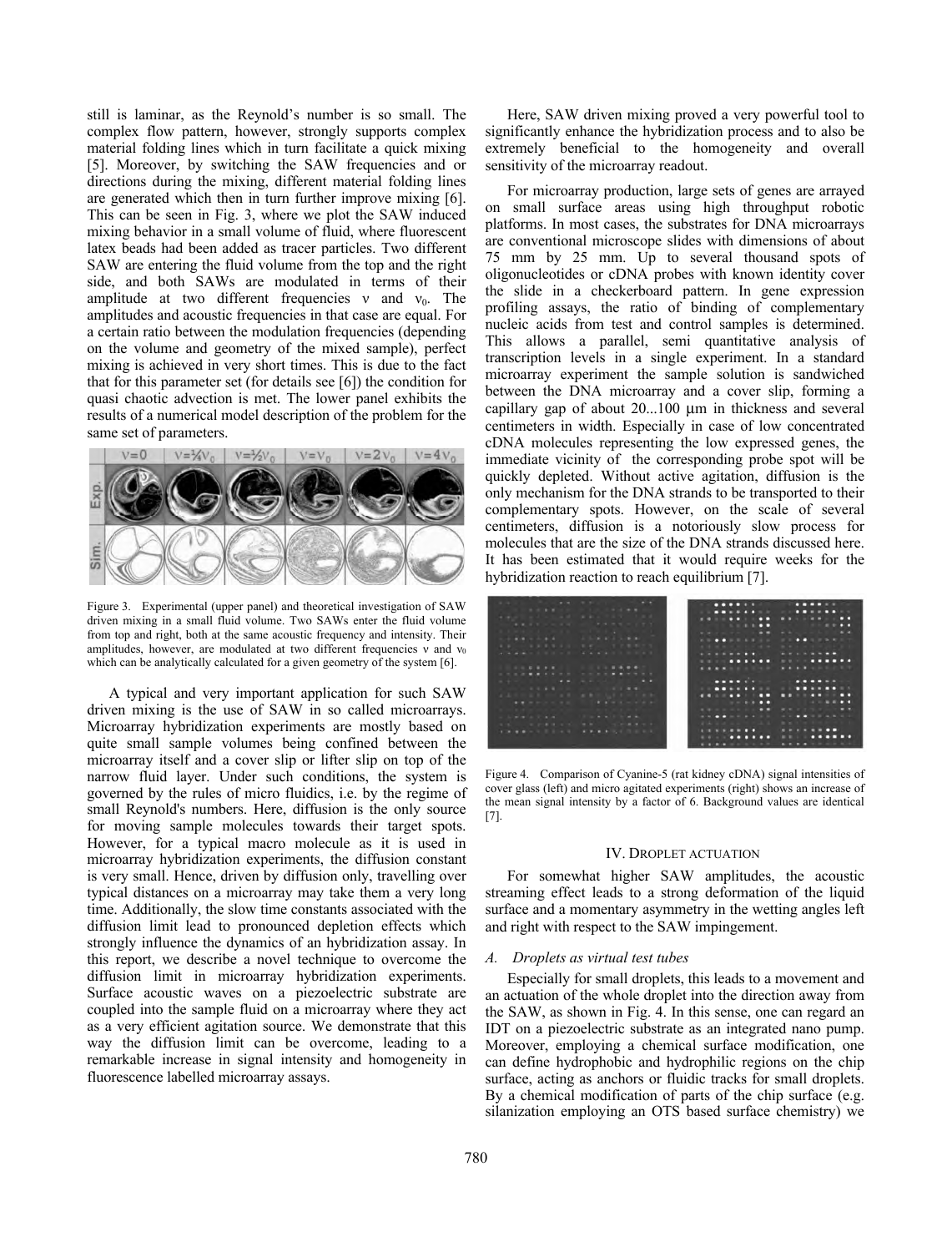are able to create patterns of preferred wetability (hydrophilic regions), being separated by regions of surface chemistry, where fluids are repelled (hydrophobic areas). Employing lithographic techniques borrowed from semiconductor microelectronics, we thus can create completely flat, twodimensional fluidic networks, where liquids are confined to virtual tracks, reservoirs and reaction chambers by surface tension alone.



Figure 5. A small ( $V=50$  nl) droplet under the influence of a pulsed, intense SAW impinging from the left for six different times. In(b) and (e), one clearly sees a strong deformation of the droplet under influence of the SAW. This leads to an actuation of the droplet as a whole.

# *B. Programmable Lab on a Chip*

As an example for the versatility of this approach in terms of lab-on-a-chip applications, we show in Fig. 5 a series of snapshots of a programmable micro fluidic chip with integrated planar pumps.



Figure 6. Series of snapshots of a fully programmable SAW driven lab on a chip. In this case, six independent IDT are used to launch SAWs along the different directions on the chip, and to thus actuate a few droplets on itss surface. The droplets (approx. 100 nl each) can be moved independent from each other, being merged, mixed, and transported to, e.g., a heater being evenly integrated on the chip. Color changes indicate the ocurence of a chemical reaction in the example.

Here, we have used three different droplets of different chemical solutions which exhibit a color change when merged and mixed. It should be noted that while the droplets are actuated and eventually merged, in their bulk, the SAW streaming leads to extremely fast chemical reactions as compared to a diffusion-only driven process.

### *C. Polymerase Chain Reaction on a Chip*

Having a completely programmable micro fluidic chip at hand, one can aim towards more complex assays like, e.g., polymerase chain reaction (PCR) on a chip [8]. Here, however, comparably high temperatures are involved during the protocol. Such high temperatures are not compatible with the 'open geometry' of our droplet based fluidics. To avoid evaporation – especially during the 95° Celsius cycle of a PCR process - we cover the aqueous sample solution with a mineral oil layer.



Figure 7. (a) virtual liquid test tube' for high temperature application of the planar SAW driven fluidics. To avoid evaporation of the aquaeous sample solution (red), the droplet has been covered by a thin mineral oil layer. Both represent a fluid test tube for further processing of the sample. (b) Programmable microfluidic biochip for multi-spot PCR in top view. Apart from SAW driven nanopumps for the fluid actuation, the chip also hosts a heater and a thermometer. The chip is connected to the outside via pogo contacts. Underneath the transparent piezoelectric substrate, a microscope objective is mounted for fluorescence monitoring of the PCR progress employing an intercalating dye [8].

The sample contains all the 'PCR-mix' including template, primers, and polymerase for a successful amplification of a small amount of genetic material. The sample volume in this case is well below 10 micro liters, a 'virtual liquid test tube' as depicted in Fig. 7a. Here, the sample droplet has a red color for better visualization. As the programmable biochip is fabricated employing standard planar lithographical fabricated employing standard planar lithographical technology, we can also include additional functional elements like thermometers and heaters. The optical transparency and the lack of self fluorescence of the substrate materials used further adds valuable for this lab-on-a-chip application [8]. In Fig. 7b, we show a typical PCR chip. In the lower right corner, an oil droplet is seen, with in this case four different sample droplets, each holding a different sample. From below, an optical system is attached to monitor the progress of amplification using an intercalating dye. For details of the PCR protocol, the sensitivity of the technology, and typical experimental results we refer the reader to [8].

# V. BLOOD FLOW ON A CHIP

Studying cell or platelet adhesion (hemodynamic) in small capillaries and arteries is a particularly challenging topic, since it is difficult to be mimicked in an in-vitro system and hard to access by optical or mechanical means. As the diameter of capillaries and arteries become as small as one micrometer, the Reynolds number becomes very low making the pumping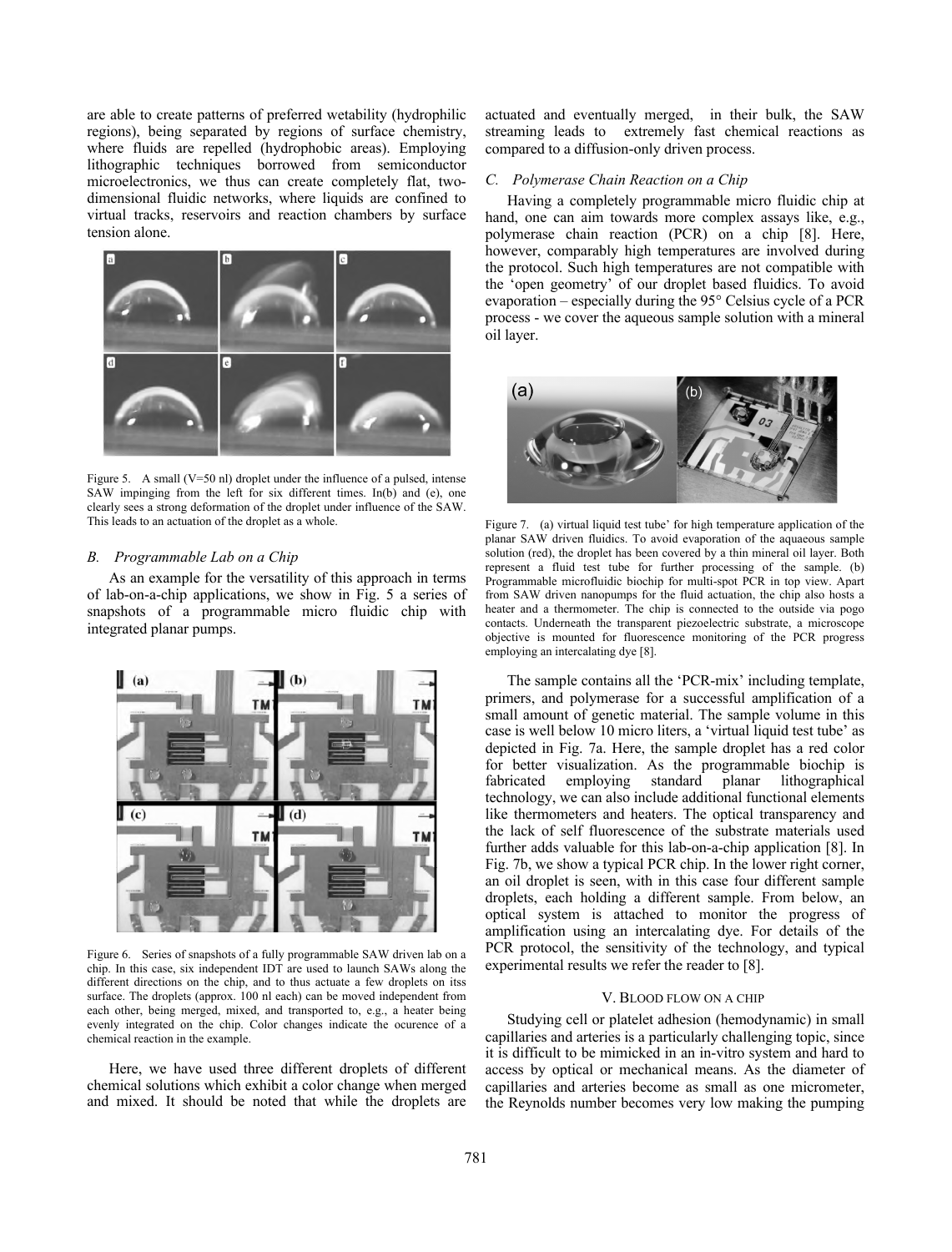mechanism extraordinary difficult. This calls for a new pumping principle when designing a in vitro model to study the basic principles taking place during blood flow. Fig. 8 describes the principle of a micro flow chamber, which is directly built on a SAW chip  $(\mu$ -FCC). This system then resembles a type of "artificial blood vessel". The fluid on the chip is confined to a trajectory or a virtual container by a chemical modulation of the surface wetability using hydrophobic/hydrophilic surface functionalization employing soft lithography. The heart of the chip, the nanopump is driven by a surface acoustic wave (SAW) causing the liquid flow by inducing surface acoustic streaming (see Fig. 1). The amplitude of the SAW in the liquid decays exponentially within a characteristic length scale of a few micrometers.



Figure 8. An 'artificial blood vessel' on a chip. Employing chemical surface functionalization, the fluid can are confined to lithographically defined hydrophillic areas on the chip surface. To simulate a blood vessel, typical branching and different length scales of the fluidic reservoirs are easily achievable. One or more IDT (not shown in the figure) are used to induce internal streaming, and in certain regions also defined shear force fields.

Therefore, considering the total length of a typical channel (4 mm) the pump basically acts as a point-like source, driving the liquid to flow according to conservation of mass. The flow chamber has no dead volume, allowing for the investigation of even expensive or rare substrates with a volume 100 to 1000 times less than usually required. The particularly small sample volume of only 8µl is probably the most prominent advantage of our nanopump driven planar flow chamber chip. Moreover, the chip components are inert and entirely compatible with biological systems and the system is free of all movable parts making the handling extremely simple. The complete optical transparency of the  $LiNbO<sub>3</sub>$  substrate allows for individual cells to be tracked over long periods of time, when the  $\mu$ -FCC is mounted directly onto a fluorescence microscope.

Lanes ranging from a few  $\mu$ m up to 10 mm can be realized and the open structure on a free surface allows for direct access to the channel at all times (e.g. for the addition of antibodies or drugs). The technique also provides maximum freedom for mimicking all possible vessel architectures and conditions as they may exist in nature with curved, branched or restricted vessels. Finally, the SAW based pumping system of our chip guarantees for a homogenous, easily controllable laminar flow whose profile covers the complete range of physiological flow and shear conditions from 0 to several  $10000s^{-1}$  [8]. Finally, no restrictions are put on the surface functionalization. Artificial lipid membranes, protein coats and even confluent cell layers have been successfully be prepared on our chips [9].

#### VI. PROTEINS UNDER SHEAR

Using this set up, we studied the effect of shear flow on a protein called von Willebrand factor (vWF). It is a glycoprotein being synthesized and stored in endothelial cells, and has found to play an important role for blood coagulation, particularly in regions where the shear rates are high. Under normal conditions, it assembles into multimers (biopolymers) which when stretched can reach sizes as long as 100  $\mu$ m. The monomeric length is unusually large  $(\sim 100$ nm) and contains 2050 amino acids residues. Intuitively, one would expect that blood platelet adhesion is always decreasing with increasing shear force applied to the platelet. Surprisingly, vWF mediated adhesion, on the other hand, is strongly enhanced under high shear-flow conditions [10,11]. vWF was spread over the hydrophilic track of the flow chamber chip an exposed to various shear flows. Images of vWF at concentrations typical for human blood ( $c \approx 2 \mu g/ml$ ) are presented in Fig. 6. At shear rates between  $\dot{\gamma} \approx 10$  and 1000 s<sup>-1</sup>, the biopolymer exhibits a compact conformation (Fig. 9 left). The size of the VWF globules was estimated within our fluorescence setup to be  $d \approx 2 \mu m$ , clearly showing that it consists of more than one monomer. This compact conformation remains unchanged as long as the shear rate is maintained below a certain (critical) value  $\dot{\gamma}_{crit} \sim 5000 \text{ s}^{-1}$ . Increasing the shear rate above  $\dot{\gamma}_{crit}$ induces a shape transformation of the VWF fibers from a collapsed to a stretched conformation of length  $l \approx 15 \mu m$  (Fig. 9 right). This transition is reversible, as we observe an immediate relaxation of the protein to its compact conformation when the flow is turned off.



Figure 9. Proteins under Flow. The blood clotting protein vWF is exposed to various shear flow conditions. Only when a critical value is exceeded the protein elongates in a reversible fashion. The unusually high shear rates could not be explained by conventional hydrodynamic modells, instead a new theory was developed [11] . The upper panels represent a sketch of this situation, whereas the lower panels are fluorescence microscopy images taken of a single polymer under flow.

The fact that the transition occurs at such a high shear rate cannot be understood from previous studies on linear chains under good solvent conditions. For example, it has been shown that DNA of roughly the same length as the vWF fibers studied here will exhibit drastic changes of elongation for shear rates as low as  $30 s<sup>-1</sup>$  at a viscosity of 1cP (i.e. water or the phosphate buffer employed here). Our studies, however,